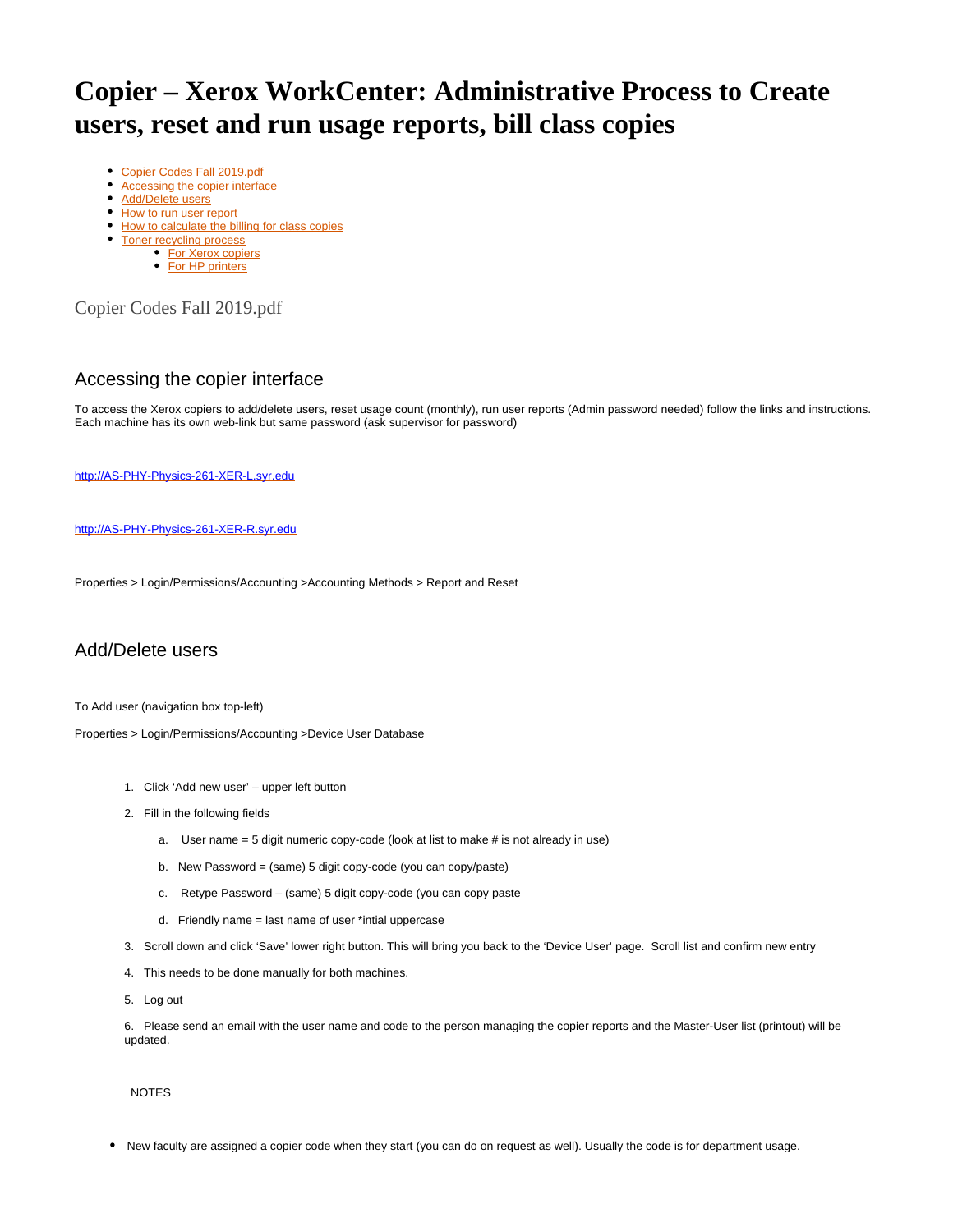- New postdocs get copier code with permission of the supervising faculty member.
- Delete numbers as people leave the department.
- There is one copier code for all graduate students to share

#### <span id="page-1-0"></span>How to run user report

- Login on the copier following the instructions above.
- Click on the Properties tab at the top
- On the menu on the left expand the Login/Permissions/Accounting option and click on 'Accounting Methods'
- Click Report and Reset
- Make sure 'Usage Report' is highlighted (blue) and click 'Yes' under 'Show User ID in Report'
- Click on Download Report
- On the popup Window click Save
- Once it is saved, you can choose to highlight 'Resets' and click on the 'Reset Usage Data' button

#### <span id="page-1-1"></span>How to calculate the billing for class copies

- Create a User report from the following "Properties > Login/Permissions/Accounting >Accounting Methods > Report" to acquire the total copies for the month.
- Copy the columns from the report into the monthly spreadsheet found in G:\AS\phy\#private\#Expenditures (staff)\Copier reports. This should only calculate the courses that have class fees associated with them (see below).
- The following classes have class fees associated with them, and copy usage is tracked. New codes are assigned each semester. Email the codes to the faculty teaching these courses and ask that they share it with their TAs.
	- o AST 101/104
	- o PHY 101/102
	- o PHY 211
	- o PHY 212
	- o PHY 215
	- o PHY 216
	- o PHY 221/222
- The total will be auto calculated on the first sheet of the spreadsheet will have the copier cost amount.
- Use this total to produce a journal entry Debiting the activities program and crediting the general operations program. Be sure to include the spreadsheet in the journal entry.

#### <span id="page-1-2"></span>Toner recycling process

#### <span id="page-1-3"></span>**For Xerox copiers**

- $\bullet$ When you replace your spent consumable, save the box the new consumable comes in. Place your spent consumable inside the box, then put that box into the Eco Box located in the mail room (room 261) to return the spent supply item to Xerox.
- If needed, [Order free Eco Boxes from Xerox Corporation](https://www.xerox.com/perl-bin/product.pl?mode=recycling&XOGlang=en_US&referer=xrx) . Click "order boxes" and add the kit to your shopping cart. Each Eco Box can hold 5-30 used items. Provide your shipping information and submit your order. Eco Box orders cannot be shipped to a P.O. Box. Please be sure to provide a valid shipping address to avoid cancellation of your order.
- <span id="page-1-4"></span>Ship - For your convenience, your Eco Box comes with a pre-paid return label applied to the box. To return your Eco Box for recycling: